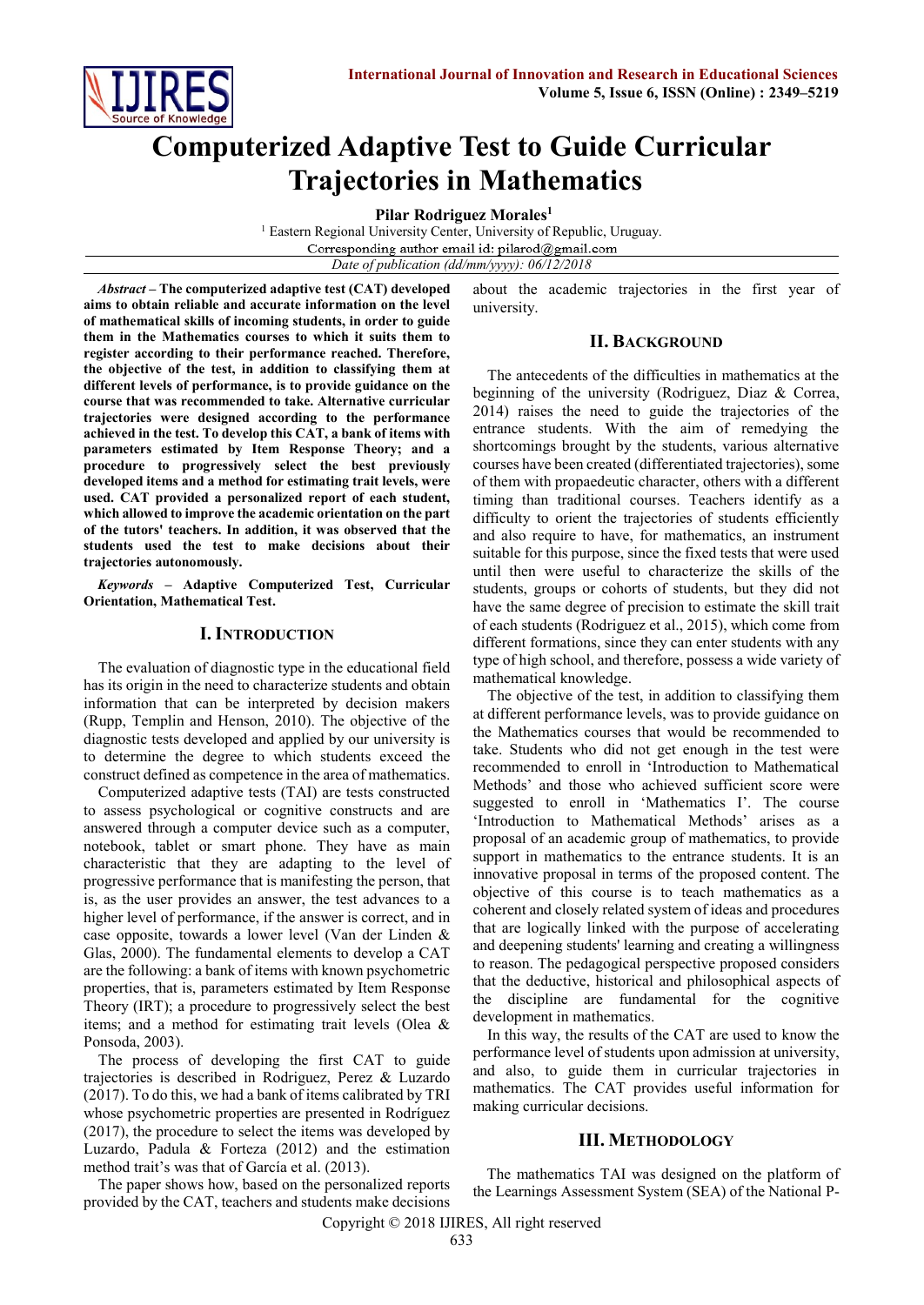

-ublic Education Administration of Uruguay and is supported by the technological infrastructure installed by the Ceibal Plan in the educational centers. The tests are applied with a computer. This online format for the application of the tests allows to obtain results immediately.

The methodology used for the development of the tests involved the creation and establishment of content standards through expert groups. Difficulty and discrimination indices of each item were calculated as well as the distribution of the answers. The Cronbach alpha of the tests was found to know its reliability. To study the validity, the unidimensionality of the tests was analyzed. A principal component analysis with varimax rotation is performed to determine if the a priori dimensions are one-dimensional. The items characteristic curves and the difficulty and discrimination parameters of each Mathematics booklet are calculated. To calibrate the tests we relied on the IRT and the 2-parameter logistic model was used. The two Mathematics booklets were equated by anchoring items using the mean and deviation method. These methodological aspects of the creation of the test are documented in Rodríguez (2017). The test has good psychometric properties that account for its validity and reliability as an instrument for measuring competences in mathematics. In order to establish the cut-off point, the method proposed by Garcia et al. (2013). Students were classified according to their ability in three levels of performance (insufficient, sufficient and advanced).

The calibrated items were entered into the Learnings Assessment System platform to be available. The bank consists of 76 items of multiple options that admit a single correct answer. The procedure to select the best items adapted to the skill or trait of each student is an algorithm that in Uruguay only has this platform and was developed by Luzardo, Padula & Forteza (2012). The estimation of the trait is necessary for the functioning of the adaptive algorithm and is performed by maximum likelihood when there is variability in the answers and when it is correct or error is made by Bayesian estimation (Cheng & Liou, 2000). In this way, automatically, the platform estimates the trait of each student immediately after the response to an item and displays another item adapted to their level of trait. The estimates of the level of trait obtained in the different tests will be comparable through the common scale obtained by IRT (Olea, Abad & Barrada, 2010). There are as many iterations as are necessary to estimate the overall trait, and therefore, be able to calculate the student's score in the test.

CAT was much shorter than the fixed test applied in previous years, the extension of CAT varied between 19 and 28 items. This helps to avoid cognitive fatigue due to the lenght test which is a factor that can affect the performance, such us the results that find in a similar population Ackerman and Kanfer (2009).

The teacher who applies the test can monitor the operation and can finish it by verifying that all students have finished. Automatically the results are generated, so the teacher can see the level of performance of each of the students according to the CAT predetermined levels, which in our case were cut-off points obtained by the method of

Garcia et al. (2013). The results are presented on a scale with a base of 500. Table 1 shows the cut-off points of each performance level transforming the scores on a scale of 500 points.

Table 1. Cut-off points at each performance level of CAT.

|              | ruole 1. Cut oli poliito ut euen performance le tel of Crift. |
|--------------|---------------------------------------------------------------|
| Level        | Score                                                         |
| Insufficient | $0 - 562$                                                     |
| Enough       | $>562-706$                                                    |
| Advanced     | >706                                                          |

The Mathematics TAI application was made in two cohorts of entrance students (2017 and 2018) before the start of the classes, in the period in which the student is enrolling in courses. The target population was the students who had to take mathematics in their curricular trajectory. It was applied in the computing rooms, performing different tours during the day.

### **IV. RESULTS**

An individualized report was prepared for each one of the students, such as the one presented in Fig. 1. It contained the student's personal information (name, personal identification number, career in which he / she registered, where he / she is studying) and also, a description of the competences according to their performance in the test. These reports were sent to the tutors teachers in charge of guiding the students' trajectory one day after they took the test. The tutor gave this report to the students, since they are the ones who make the decisions regarding the registration to courses.

| <b>REPORT OF THE COMPUTERIZED ADAPTIVE</b><br>TEST IN MATH 2017                                                                                                                                                                                                                                                                                                                                                                                                                                                                                                                                                                                                                                                                                                      |
|----------------------------------------------------------------------------------------------------------------------------------------------------------------------------------------------------------------------------------------------------------------------------------------------------------------------------------------------------------------------------------------------------------------------------------------------------------------------------------------------------------------------------------------------------------------------------------------------------------------------------------------------------------------------------------------------------------------------------------------------------------------------|
| Score: 690.26                                                                                                                                                                                                                                                                                                                                                                                                                                                                                                                                                                                                                                                                                                                                                        |
| Career: xxx. Name: xxx. Personal Identification.<br>Competencies:<br>• Can operate with fractions and group using parentheses.<br>· Solve system of equations and inequalities.<br>· Solves problems whose solution leads to a system of<br>linear equations.<br>· Simplifies rational expressions that contain factorials.<br>· Solve counting problems using combinatorial numbers.<br>• Know the properties of real numbers.<br>• Operates with equivalent equations.<br>• Is able to identify the limit of a function at a point in its<br>domain<br>• You can calculate the incremental quotient at one point.<br>• Know the properties of the angles.<br>• Know the properties of parallel lines.<br>• Recognizes and determines the Cartesian equation of the |
| line and the half-planes that de-ends.<br>• Interprets graphic functions with some complexity.<br>• You can use the Pythagorean theorem.<br>· Can interpret tables and graphs.<br>. Is able to calculate the average and median.<br>• Can solve problems using the properties of probability.<br><b>Recommendation:</b><br>He has the necessary skills to face the demands of the<br>Mathematics I course                                                                                                                                                                                                                                                                                                                                                            |

Fig. 1. Example of a personalized report containing the description of the mathematical competences of a student assessed by the CAT.

This experience was carried out two years (2017 and 2018) and in both implementations the CAT fulfilled its objective, provided information on the level of performance of students in mathematics in the different dimensions that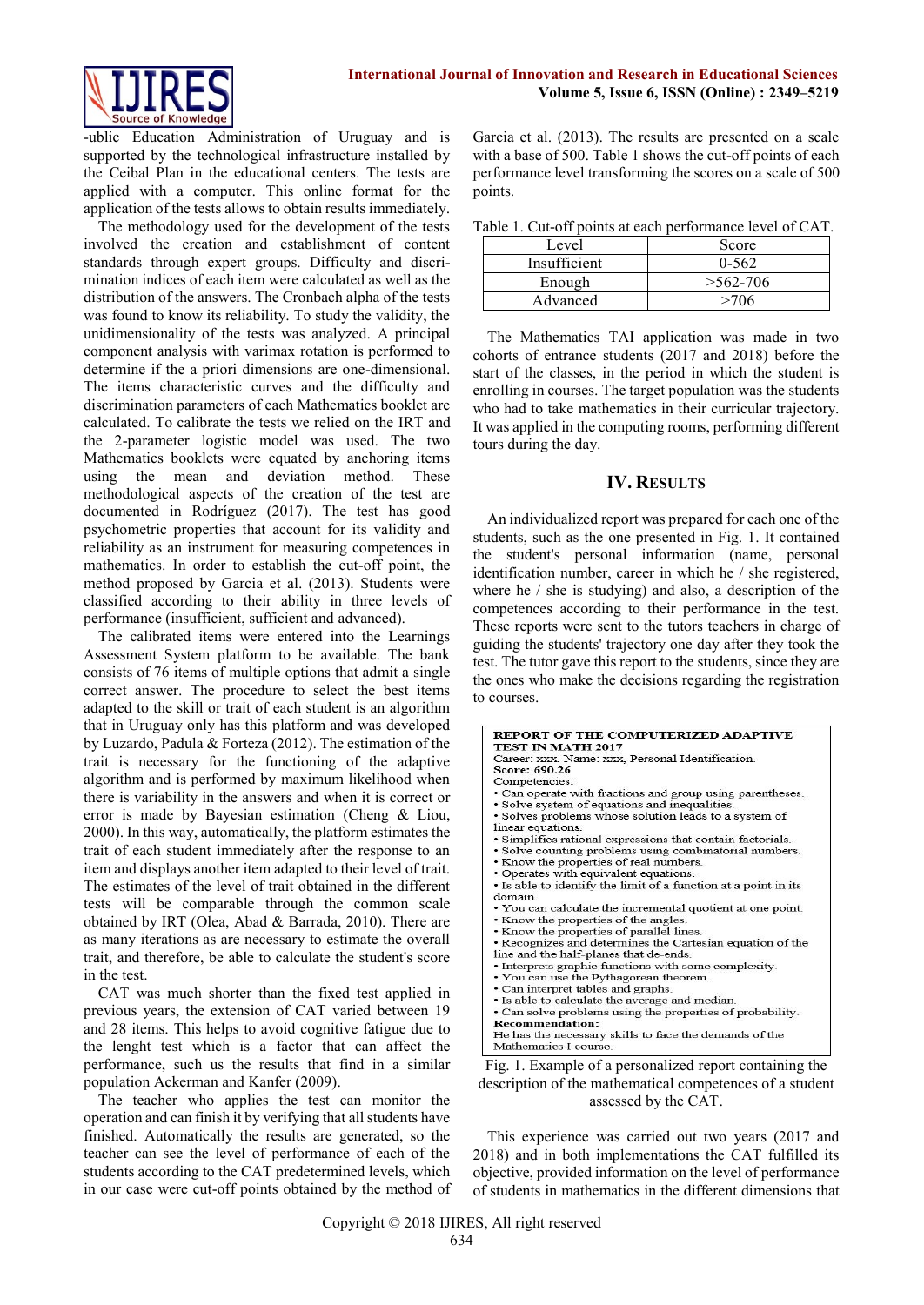

the test assess (numbers, operations, geometry and statistics).

It was expected that the CAT would be used by both teachers and students to guide their trajectories in mathematics upon admission at University.

The difficulties identified in the decision-making process were related to the interaction between students and tutors. Also, the final decisions made by the students were not expected in all cases. On some occasions the students did not go to the teacher tutor in search of guidance, although there were few cases, students who made decisions in relation to their career in mathematics without sufficient information were identified. Among the students who attended with the tutors teachers, cases were identified in which they did not take into account the orientation of the tutors, making decisions in the opposite direction to what was recommended. This behavior, although it is not the expected one, is part of the competences for which the tutorship teaches, that is, students have to make evident how they plan for themselves and take decisions (Colomer et al., 2013).

Fig. 2 shows the different decisions made by students based on the level of performance achieved in the test. They took three different types of decisions, followed the tutor's recommendation, did not follow their recommendation or did not attend the mentoring instance.





This first study aimed to know the decisions made by students and make a first approximation to the reasons why they made those decisions. The vast majority of students followed the recommendation provided by CAT. 12 of these students were interviewed who did not follow the CAT recommendation and found that, having obtained an insufficient level of performance in the CAT, they enrolled in Mathematics I and conversely, students that having obtained a sufficient amount in the CAT, they chose to enroll in Introduction to Mathematical Methods. The first ones argued that if they did not take Mathematics I in the first semester they would delay the completion of their career, and the seconds justified their decision arguing that their score in the test was very close to the lower limit of

the cutoff, so they believed they could also have difficulties. This seems to be a correct decision because it has been found in other groups of students a relationship between the performance in diagnostic tests of mathematics and the results in the subjects they take later (Shim, Shakawi & Azizan, 2017). In the latter case, an autonomous use of the CAT by the student is identified, which is desirable to promote, since it is one of the characteristics sought by university students, the autonomy in decision-making. Some of the problems described in this paper about the use of the CAT were already reported by Betts, Hahn & Zau (2011).

#### **V. CONCLUSION**

With the introduction of a TAI prior to the beginning of the courses, it was possible to determine the level of performance of the entrance students. From this, the teachers could provide academic guidance based on a valid and reliable instrument. This resulted in the improvement of the quality of this orientation, personalizing it and adapting trajectories to the needs of each student, in order to achieve an improvement in their subsequent performance in mathematics.

The standardized evaluation has been used, in general, to guide large-scale educational policies. However, in this case a standardized evaluation tool was used to guide the trajectories in a personalized way through the intervention of the tutors' teachers. There was also an independent use of the test, when students who interpreted the results and the information provided by the evaluation report were identified and opted to choose a path independently. On the other hand, we must emphasize that this experience put in articulation different actors and institutions, where each one of them contributed their capacities, experiences and resources for the achievement of the objective.

Problems were identified in the role some students assign to tutoring, because they do not adequately assess the possibility of having guidance in making decisions about their curricular trajectory in mathematics.

It remains for future research to follow up on the students evaluated and the results obtained in the mathematics courses in order to study if the CAT is a good predictor of their performance in the initial courses of mathematics at the University.

#### **REFERENCES**

- [1] A.A. Rupp, J. Templin, and R.A. Henson, *Methodology in the social sciences. Diagnostic measurement: Theory, methods, and applications.* New York, NY, US: Guilford Press, 2010.
- [2] W.J. Van der Linden and C.A. Glas, (Eds.) *Computerized adaptive testing: Theory and practice*. Dordrecht: Kluwer Academic, 2000.
- [3] J. Olea and V. Ponsoda, *Tests Adaptativos Informatizados*. [Computerized Adaptive Tests] Madrid: UNED, 2003.
- [4] P. Rodríguez, G. Pérez, and M. Luzardo, *Desarrollo y aplicación del primer test adaptativo informatizado (TAI) de matemática para orientar trayectorias en la Universidad*. [Development and application of the first computerized adaptive test (CAT) of mathematics to orient paths at University]. In Jornadas de Investigación en Educación Superior, 2017. Available: https:// eventos.cse.udelar.edu.uy/indico/event/0/session/37/contribution/ 92.